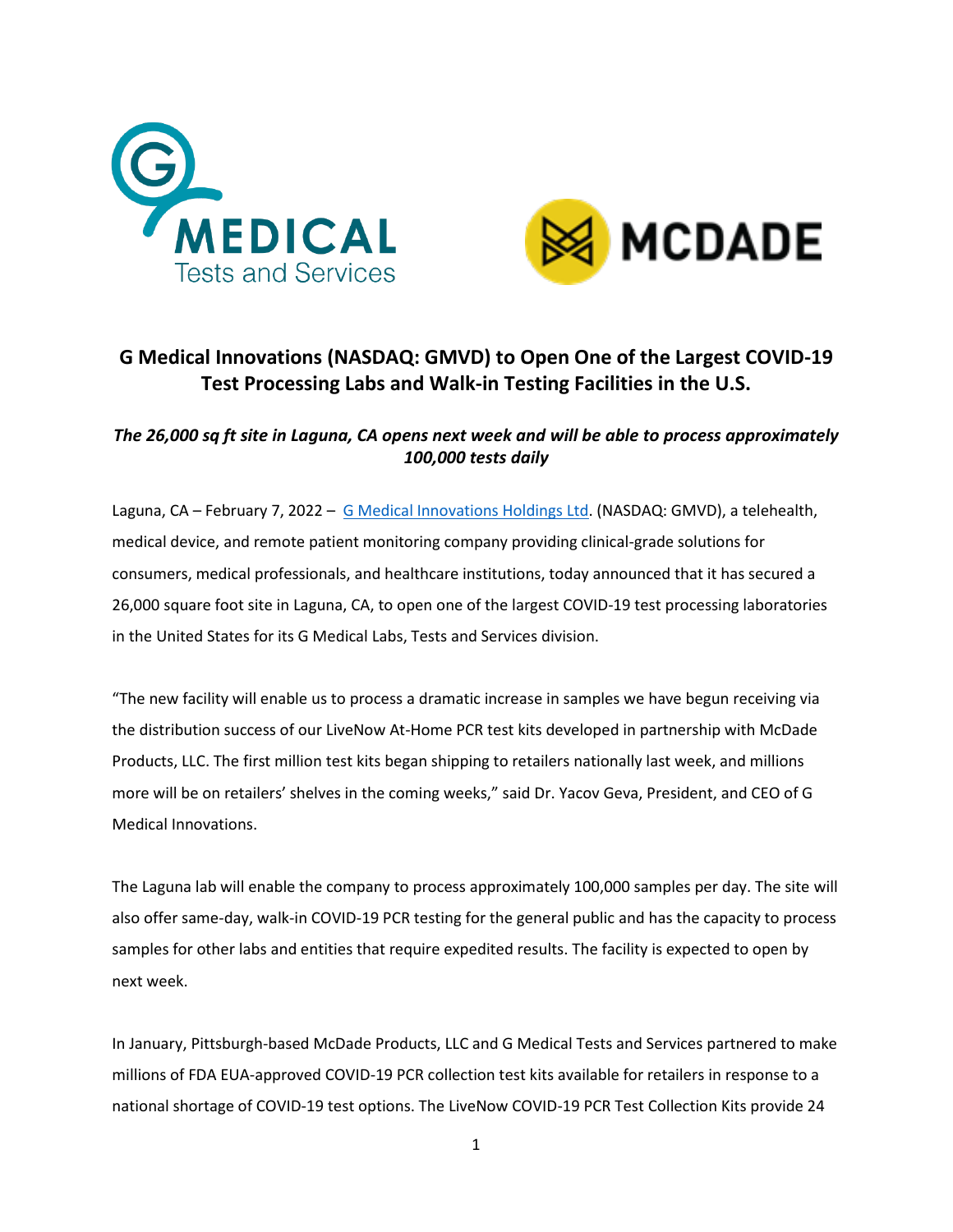to 48-hour certified lab results and retail for \$9.99. Visit<https://www.mcdadegrp.com/> to place orders for the LiveNow PCR Collection Kits.

G Medical Labs, Tests and Services currently operates storefront testing locations in California. During the next few months, the company expects to expand its network of storefront testing locations in other U.S. regions to be announced at a later date.

### **About G Medical Innovations**

G Medical Innovations Holdings Ltd. is an early commercial-stage healthcare company engaged in the development of next-generation mHealth and telemedicine solutions and monitoring service platforms. The Company's solutions and services can empower consumers, patients, and providers to better monitor, manage and improve clinical and personal health outcomes, especially for those who suffer from cardiovascular disease (or CVD), pulmonary disease, and diabetes. The Company's current product lines consist of its Prizma medical device (or Prizma), a clinical-grade device that can transform almost any smartphone into a medical monitoring device, enabling both healthcare providers and individuals to monitor, manage and share a wide range of vital signs and biometric indicators; its Extended Holter Patch System, a multi-channel patient-worn biosensor that captures electrocardiography (or ECG) data continuously, including its QT Syndrome Prolongation Detection Capabilities Patch. In addition, the Company is developing its Wireless Vital Signs Monitoring System (or VSMS), which is expected to provide full, continuous, and real-time monitoring of a wide range of vital signs and biometrics. Its monitoring services include provision of Independent Diagnostic Testing Facility (or IDTF) monitoring services and private monitoring services. Visit [https://gmedinnovations.com/.](https://gmedinnovations.com/)

#### **About McDade Group**

McDade Products is a division of McDade Group, a privately held specialty sales, marketing, and distribution company serving the U.S. retail industry. Founded in 1994, [McDade Group](https://www.mcdadeassociates.com/) is a growing and dynamic sales, marketing, and distribution services company headquartered in Pittsburgh, PA. The company has expanded to provide solutions in distribution, category management, full-service merchandising, and consulting across the U.S. retail industry. Many of the world's leading CPG manufacturers rely on the ability of McDade Group to build strong industry relationships and deliver services, insights, and expertise for hundreds of their products. Visit[: https://www.mcdadegrp.com/](https://www.mcdadegrp.com/) or LinkedIn: [https://www.linkedin.com/company/mcdade-group/.](https://www.linkedin.com/company/mcdade-group/)

2